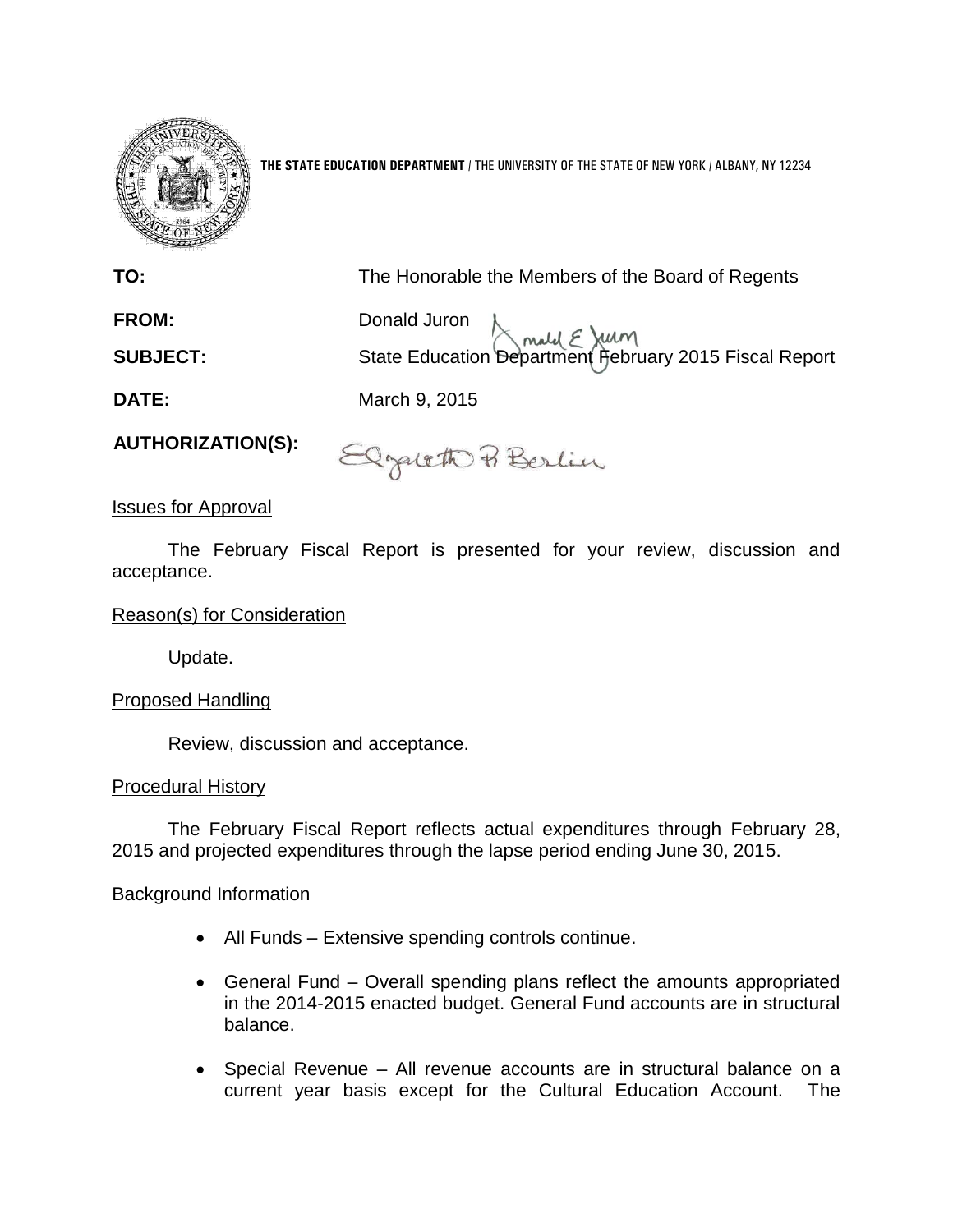accumulated negative balance in the Cultural Education Account is being increased by approximately \$500,000.

Federal – This report reflects current year plans for two year grant awards.

# **Recommendation**

I recommend that the Board of Regents accept the February 2015 State Education Department Fiscal Report as presented.

# Timetable for Implementation

N/A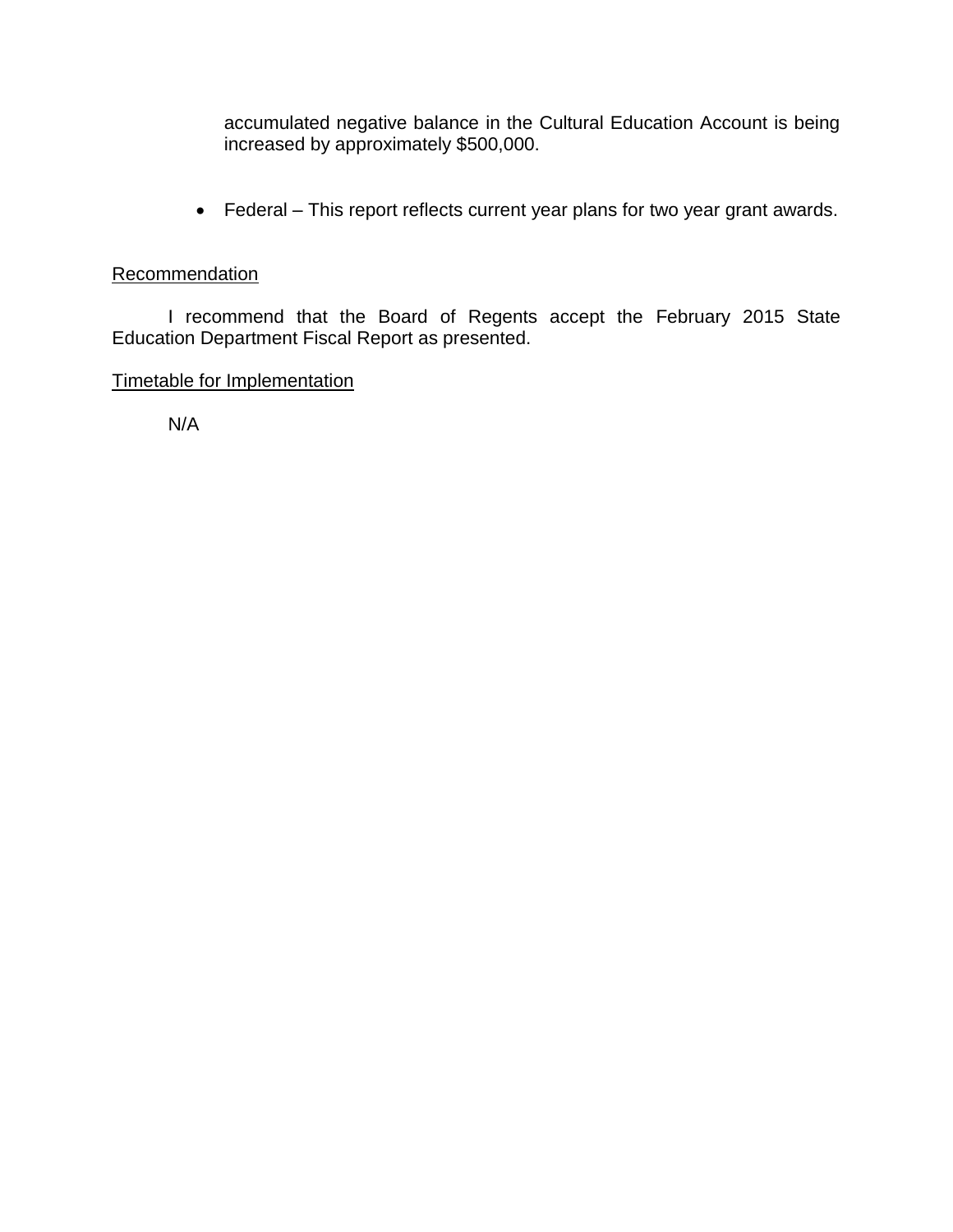## **STATE EDUCATION DEPARTMENT GRAND TOTALS FINANCIAL STATUS AS OF FEBRUARY 28, 2015**

*For State Fiscal Year 2014-15*

|                                                                       |          | (1)                             | (2)                                    | (3)                                             | (4)                                          | (5)                                                   | (6)                                              | (7)                                                   | (8)                                              | (9)                                                            |
|-----------------------------------------------------------------------|----------|---------------------------------|----------------------------------------|-------------------------------------------------|----------------------------------------------|-------------------------------------------------------|--------------------------------------------------|-------------------------------------------------------|--------------------------------------------------|----------------------------------------------------------------|
|                                                                       |          | Available<br>Funds<br>on 4/1/14 | 2014-2015<br>Projected<br>Revenue      | Cumulative<br>Projected<br>Revenue<br>2014-2015 | Actual<br>Expenditures<br>Through<br>2/28/15 | Projected<br>Expenditures<br>to Program<br>Period End | Total<br>Expenditures<br>Actual and<br>Projected | 2014-2015<br>Projected<br>Revenue vs.<br>Expenditures | Projected<br>Structural<br>Balance<br>at 3/31/15 | Cumulative<br>Projected<br>Balance<br>at Program<br>Period End |
| <b>GENERAL FUND</b><br><b>Personal Service</b><br>Nonpersonal Service | Subtotal | 0<br>900,000<br>900,000         | 25,770,256<br>21,941,744<br>47,712,000 | 25,770,256<br>22,841,744<br>48,612,000          | 23,275,058<br>16,609,617<br>39,884,675       | 2,495,198<br>6,232,127<br>8,727,325                   | 25,770,256<br>22,841,744<br>48,612,000           | $\mathbf 0$<br>(900,000)<br>(900,000)                 | 0<br>$\Omega$<br>$\Omega$                        | 0<br>$\mathbf 0$<br>$\Omega$                                   |
|                                                                       |          |                                 |                                        |                                                 |                                              |                                                       |                                                  |                                                       |                                                  |                                                                |
| <b>SPECIAL REVENUE</b><br>All Accounts                                | Subtotal | 27,939,796                      | 160,692,052                            | 188,631,848                                     | 136,679,978                                  | 29,461,001                                            | 166,140,979                                      | $(5,448,927)$ (a)                                     | 4,087,963                                        | 22,490,869                                                     |
| <b>FEDERAL FUNDS</b><br>October-September Programs                    |          |                                 |                                        |                                                 |                                              |                                                       |                                                  |                                                       |                                                  |                                                                |
| <b>Personal Service</b>                                               |          | N/A                             | N/A                                    | 51,631,539                                      | 1,417,721                                    | 50,213,818                                            | 51,631,539                                       | N/A                                                   | N/A                                              | N/A                                                            |
| Fringe/Indirect Costs<br>Nonpersonal Service                          |          | N/A<br>N/A                      | N/A<br>N/A                             | 40,538,649<br>18,495,855                        | 168,117<br>23,991                            | 40,370,532<br>18,471,864                              | 40,538,649<br>18,495,855                         | N/A<br>N/A                                            | N/A<br>N/A                                       | N/A<br>N/A                                                     |
|                                                                       | Subtotal | N/A                             | N/A                                    | 110,666,043                                     | 1,609,829                                    | 109,056,214                                           | 110,666,043                                      | N/A                                                   | N/A                                              | N/A                                                            |
| July-June Programs                                                    |          |                                 |                                        |                                                 |                                              |                                                       |                                                  |                                                       |                                                  |                                                                |
| Personal Service<br>Fringe/Indirect Costs                             |          | N/A<br>N/A                      | N/A<br>N/A                             | 37,809,485<br>28,212,848                        | 16,991,045<br>6,001,755                      | 20,818,440<br>22,211,093                              | 37,809,485<br>28,212,848                         | N/A<br>N/A                                            | N/A<br>N/A                                       | N/A<br>N/A                                                     |
| Nonpersonal Service                                                   |          | N/A                             | N/A                                    | 198,658,746                                     | 27,065,411                                   | 171,593,335                                           | 198,658,746                                      | N/A                                                   | N/A                                              | N/A                                                            |
|                                                                       | Subtotal | N/A                             | N/A                                    | 264,681,079                                     | 50,058,210                                   | 214,622,869                                           | 264,681,079                                      | N/A                                                   | N/A                                              | N/A                                                            |
| <b>GRAND TOTALS</b>                                                   |          | N/A                             | N/A                                    | 612,590,970                                     | 228,232,693                                  | 361,867,408                                           | 590,100,101                                      | N/A                                                   | N/A                                              | N/A                                                            |

(a) This imbalance is the result of normal cash flow and the use of prior year funds to meet current year one-time obligations.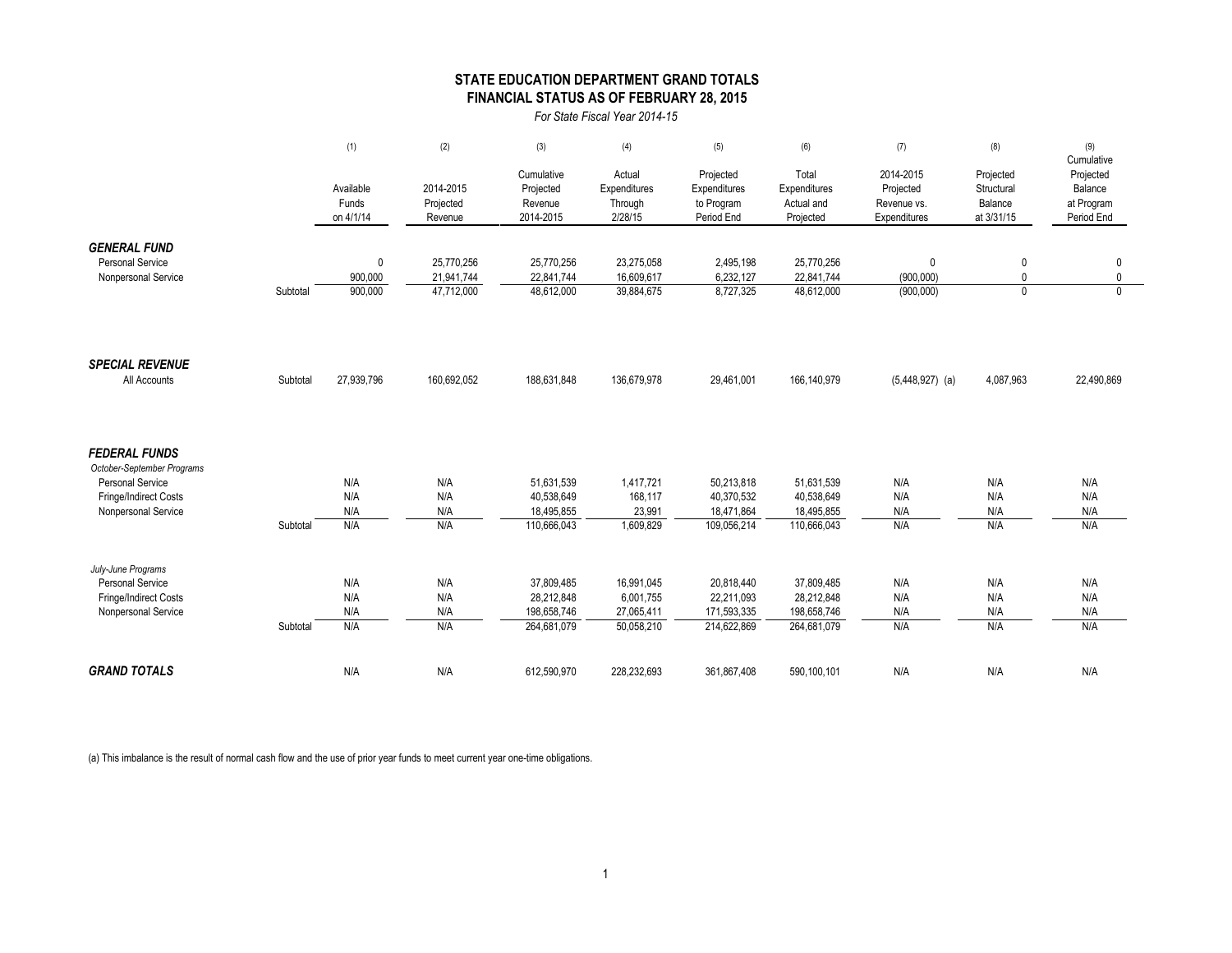#### **FINANCIAL STATUS AS OF FEBRUARY 28, 2015 ADULT CAREER AND CONTINUING EDUCATION SERVICES**

*For State Fiscal Year 2014-15*

|                                         |          | (1)                             | (2)                               | (3)                                             | (4)                                          | (5)                                                   | (6)                                              | (7)                                                   | (8)                                              | (9)<br>Cumulative                                |
|-----------------------------------------|----------|---------------------------------|-----------------------------------|-------------------------------------------------|----------------------------------------------|-------------------------------------------------------|--------------------------------------------------|-------------------------------------------------------|--------------------------------------------------|--------------------------------------------------|
|                                         |          | Available<br>Funds<br>on 4/1/14 | 2014-2015<br>Projected<br>Revenue | Cumulative<br>Projected<br>Revenue<br>2014-2015 | Actual<br>Expenditures<br>Through<br>2/28/15 | Projected<br>Expenditures<br>to Program<br>Period End | Total<br>Expenditures<br>Actual and<br>Projected | 2014-2015<br>Projected<br>Revenue vs.<br>Expenditures | Projected<br>Structural<br>Balance<br>at 3/31/15 | Projected<br>Balance<br>at Program<br>Period End |
| <b>GENERAL FUND</b><br>Personal Service |          | 0                               | 667,000                           | 667,000                                         | 652,347                                      | 14,653                                                | 667,000                                          | 0                                                     | $\mathbf{0}$                                     |                                                  |
| Nonpersonal Service                     |          | 900,000                         | 3,539,000                         | 4,439,000                                       | 2,951,811                                    | 1,487,190                                             | 4,439,000                                        | $(900,000)$ (e)                                       | $\mathbf{0}$                                     |                                                  |
|                                         | Subtotal | 900,000                         | 4,206,000                         | 5,106,000                                       | 3,604,157                                    | 1,501,843                                             | 5,106,000                                        | (900,000)                                             | $\mathbf{0}$                                     | $\Omega$                                         |
| <b>FEDERAL FUNDS</b>                    |          |                                 |                                   |                                                 |                                              |                                                       |                                                  |                                                       |                                                  |                                                  |
| October-September Programs              |          |                                 |                                   |                                                 |                                              |                                                       |                                                  |                                                       |                                                  |                                                  |
| <b>Personal Service</b>                 |          | N/A                             | N/A                               | 45,884,936                                      | $\Omega$                                     | 45,884,936                                            | 45,884,936                                       | N/A                                                   | N/A                                              | N/A                                              |
| Fringe/Indirect Costs                   |          | N/A                             | N/A                               | 36,506,056                                      |                                              | 36,506,056                                            | 36,506,056                                       | N/A                                                   | N/A                                              | N/A                                              |
| Nonpersonal Service                     |          | N/A                             | N/A                               | 13,997,777                                      | 4,735                                        | 13,993,042                                            | 13,997,777                                       | N/A                                                   | N/A                                              | N/A                                              |
|                                         | Subtotal | N/A                             | N/A                               | 96,388,769                                      | 4,735                                        | 96,384,034                                            | 96,388,769                                       | N/A                                                   | N/A                                              | N/A                                              |
| July-June Programs                      |          |                                 |                                   |                                                 |                                              |                                                       |                                                  |                                                       |                                                  |                                                  |
| <b>Personal Service</b>                 |          | N/A                             | N/A                               | 1,706,700                                       | 440,055                                      | 1,266,645                                             | 1,706,700                                        | N/A                                                   | N/A                                              | N/A                                              |
| Fringe/Indirect Costs                   |          | N/A                             | N/A                               | 1,255,278                                       |                                              | 1,255,278                                             | 1,255,278                                        | N/A                                                   | N/A                                              | N/A                                              |
| Nonpersonal Service                     |          | N/A                             | N/A                               | 626,260                                         | 345,360                                      | 280,900                                               | 626,260                                          | N/A                                                   | N/A                                              | N/A                                              |
|                                         | Subtotal | N/A                             | N/A                               | 3,588,238                                       | 785,414                                      | 2,802,824                                             | 3,588,238                                        | N/A                                                   | N/A                                              | N/A                                              |
| <b>SPECIAL REVENUE</b>                  |          |                                 |                                   |                                                 |                                              |                                                       |                                                  |                                                       |                                                  |                                                  |
| Workers' Compensation                   |          | 155,001                         | $100,000$ (b)                     | 255,001                                         | 29,531                                       | 70,469                                                | 100,000                                          | 0                                                     | 0                                                | 155,001                                          |
| Social Security                         |          | $0$ (a)                         | 422,454                           | 422,454                                         | 181,344                                      | 241,110                                               | 422,454                                          | $\Omega$                                              | $\mathbf{0}$                                     | $\mathbf{0}$                                     |
| Proprietary - Supervision               |          | 2,637,496                       | $3,500,000$ (c)                   | 6,137,496                                       | 3,375,908                                    | 401,114                                               | 3,777,022                                        | $(277, 022)$ (e)                                      | 159,768                                          | 2,360,474 (f)                                    |
| Proprietary - Tuition Reimbursement     |          | 3,139,152                       | 432,310 (d)                       | 3,571,462                                       | 176,895                                      | 273,105                                               | 450,000                                          | $(17,690)$ (e)                                        | 182,310                                          | 3,121,462 (g)                                    |
| High School Equivalency (GED)           |          | 525.594                         | 200.000                           | 725.594                                         | 89.270                                       | 564.305                                               | 653.575                                          | $(453, 575)$ (e)                                      | $(453, 575)$ (e)                                 | 72.019                                           |

(a) This is a reimbursable account. Carry-in balances are not reported for reimbursable accounts since these balances will ultimately be zero (allowing for processing time).

(b) A sweep of \$32,000 is anticipated against this account pursuant to the enacted State budget.

(c) A sweep of \$297,000 is anticipated against this account pursuant to the enacted State budget.

(d) A sweep of \$23,000 is anticipated against this account pursuant to the enacted State budget.

(e) This imbalance is the result of normal cash flow and the use of prior year funds to meet current year one-time obligations.

(f) Some funds are earmarked for future technology enhancements.

(g) Funds are earmarked to provide financial protection for students who attend licensed proprietary schools in the event of a school closing.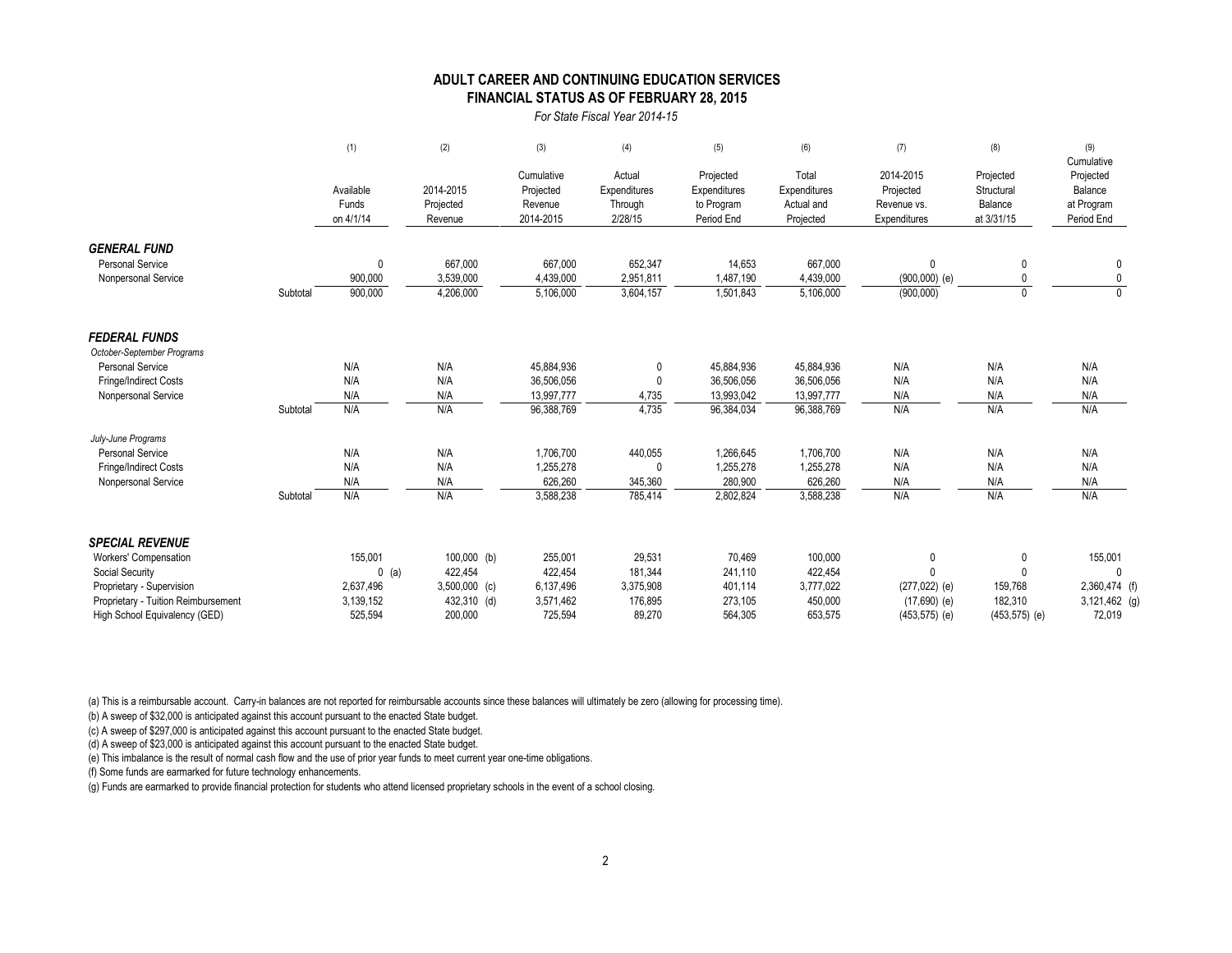### **FINANCIAL STATUS AS OF FEBRUARY 28, 2015 PROFESSIONS**

*For State Fiscal Year 2014-15*

|                                                     | (1)                             | (2)                               | (3)                                             | (4)                                          | (5)                                                   | (6)                                              | (7)                                                   | (8)                                              | (9)<br>Cumulative                                |
|-----------------------------------------------------|---------------------------------|-----------------------------------|-------------------------------------------------|----------------------------------------------|-------------------------------------------------------|--------------------------------------------------|-------------------------------------------------------|--------------------------------------------------|--------------------------------------------------|
|                                                     | Available<br>Funds<br>on 4/1/14 | 2014-2015<br>Projected<br>Revenue | Cumulative<br>Projected<br>Revenue<br>2014-2015 | Actual<br>Expenditures<br>Through<br>2/28/15 | Projected<br>Expenditures<br>to Program<br>Period End | Total<br>Expenditures<br>Actual and<br>Projected | 2014-2015<br>Projected<br>Revenue vs.<br>Expenditures | Projected<br>Structural<br>Balance<br>at 3/31/15 | Projected<br>Balance<br>at Program<br>Period End |
| <b>SPECIAL REVENUE</b><br>Office of the Professions | 10,521,693                      | 49,000,000 (a)                    | 59,521,693                                      | 40,798,686                                   | 6,164,930                                             | 46,963,616                                       | 2,036,384                                             | 3,864,634                                        | 12,558,077                                       |
| <b>E-Licensing Project</b>                          | 8,400,000                       |                                   | 8,400,000                                       | 240,005                                      | 3,819,995                                             | 4,060,000                                        | (4,060,000)                                           | 0                                                | 4,340,000                                        |

(a) A sweep of \$2,777,000 is anticipated against this account pursuant to the enacted State budget.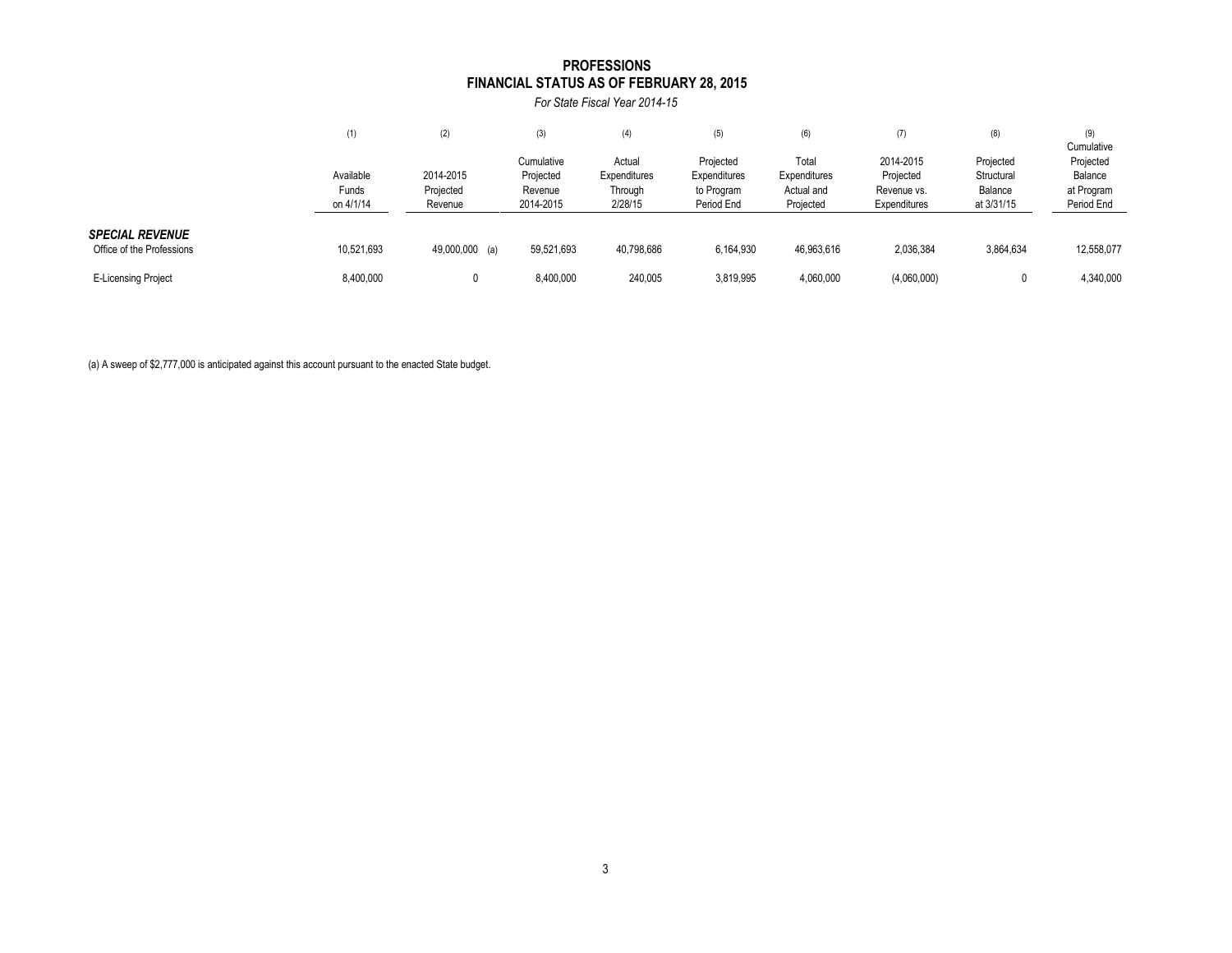#### **HIGHER EDUCATION FINANCIAL STATUS AS OF FEBRUARY 28, 2015**

*For State Fiscal Year 2014-15*

|                                                                  |          | (1)                             | (2)                               | (3)                                             | (4)                                          | (5)                                                   | (6)                                              | (7)                                                   | (8)                                              | (9)<br>Cumulative                                |
|------------------------------------------------------------------|----------|---------------------------------|-----------------------------------|-------------------------------------------------|----------------------------------------------|-------------------------------------------------------|--------------------------------------------------|-------------------------------------------------------|--------------------------------------------------|--------------------------------------------------|
|                                                                  |          | Available<br>Funds<br>on 4/1/14 | 2014-2015<br>Projected<br>Revenue | Cumulative<br>Projected<br>Revenue<br>2014-2015 | Actual<br>Expenditures<br>Through<br>2/28/15 | Projected<br>Expenditures<br>to Program<br>Period End | Total<br>Expenditures<br>Actual and<br>Projected | 2014-2015<br>Projected<br>Revenue vs.<br>Expenditures | Projected<br>Structural<br>Balance<br>at 3/31/15 | Projected<br>Balance<br>at Program<br>Period End |
| <b>GENERAL FUND</b><br>Personal Service<br>Nonpersonal Service   |          | 0<br>$\mathbf{0}$               | 2,325,256<br>335,355              | 2,325,256<br>335,355                            | 2,231,335<br>315,095                         | 93,921<br>20,260                                      | 2,325,256<br>335,355                             | 0<br>$\mathbf 0$                                      | 0<br>$\mathbf{0}$                                | 0<br>0                                           |
| Tenured Teacher Hearings NPS                                     | Subtotal | $\mathbf{0}$                    | 5,500,389<br>8,161,000            | 5,500,389<br>8,161,000                          | 4,692,815<br>7,239,245                       | 807,574<br>921,755                                    | 5,500,389<br>8,161,000                           | 0                                                     |                                                  | 0<br>$\mathbf{0}$                                |
| <b>FEDERAL FUNDS</b><br>July-June Programs                       |          |                                 |                                   |                                                 |                                              |                                                       |                                                  |                                                       |                                                  |                                                  |
| Personal Service<br>Fringe/Indirect Costs<br>Nonpersonal Service |          | N/A<br>N/A<br>N/A               | N/A<br>N/A<br>N/A                 | 910,326<br>273,388<br>338,385                   | 104,062<br>9,597                             | 806,264<br>273,388<br>328,788                         | 910,326<br>273,388<br>338,385                    | N/A<br>N/A<br>N/A                                     | N/A<br>N/A<br>N/A                                | N/A<br>N/A<br>N/A                                |
|                                                                  | Subtotal | N/A                             | N/A                               | 1,522,099                                       | 113,659                                      | 1,408,440                                             | 1,522,099                                        | N/A                                                   | N/A                                              | N/A                                              |
| <b>SPECIAL REVENUE</b><br>Office of Teacher Certification        |          | 1,226,896                       | 7,200,000 (a)                     | 8,426,896                                       | 6,333,326                                    | 774,485                                               | 7,107,811                                        | 92,189                                                | 370,464                                          | 1,319,085                                        |
| Regents Accreditation of Teacher Education                       |          | 9,583                           | 0                                 | 9,583                                           | 0                                            | 9,583                                                 | 9,583                                            | $(9,583)$ (b)                                         | $(9,583)$ (b)                                    | (0)                                              |

(a) A sweep of \$861,000 is anticipated against this account pursuant to the enacted State budget.

(b) This imbalance is the result of the use of prior year funds to meet current year one-time obligations.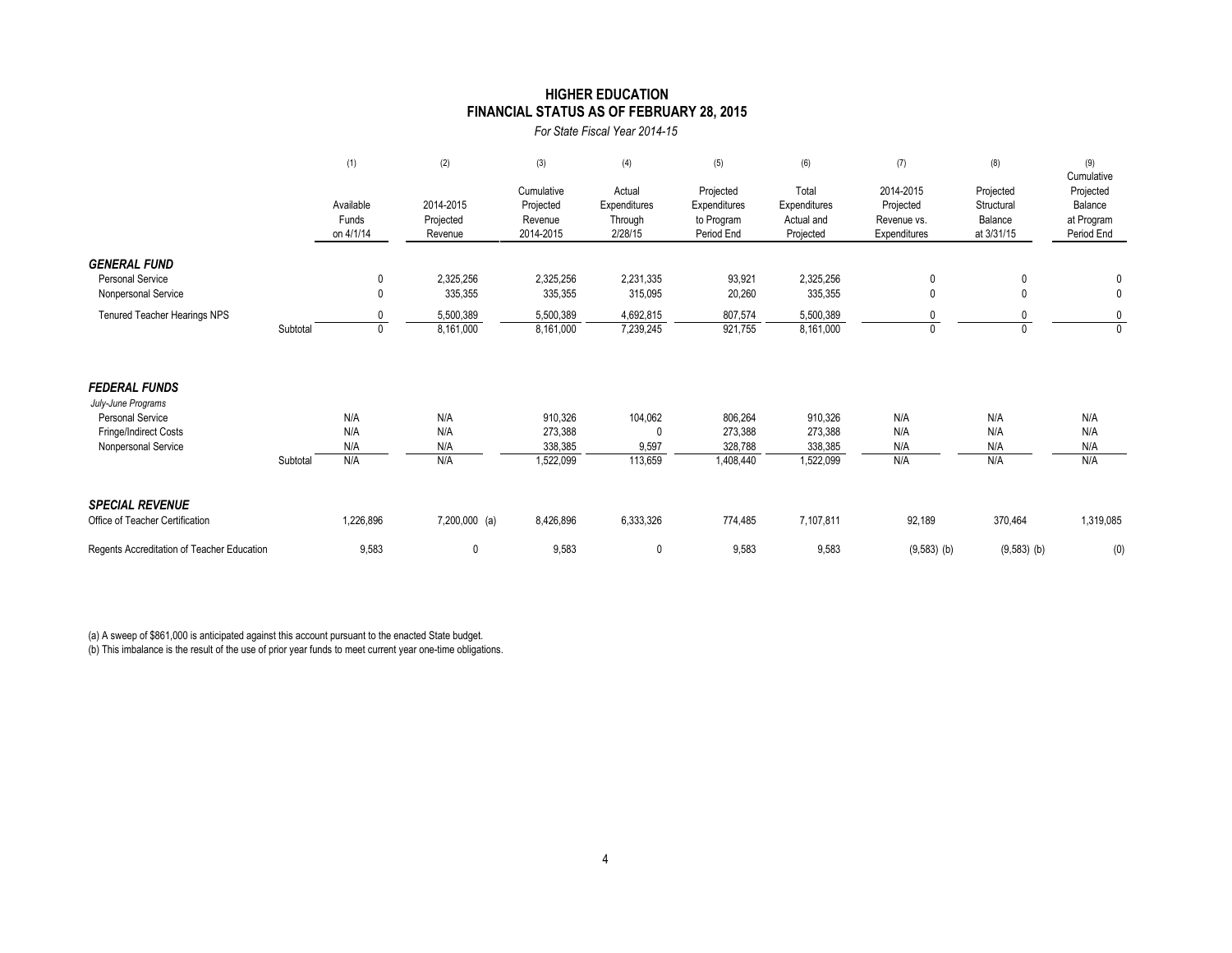## **OFFICE OF P-12 FINANCIAL STATUS AS OF FEBRUARY 28, 2015**

*For State Fiscal Year 2014-15*

|                                                                       |          | (1)                             | (2)                                    | (3)                                             | (4)                                          | (5)                                                   | (6)                                              | (7)                                                   | (8)                                              | (9)<br>Cumulative                                |
|-----------------------------------------------------------------------|----------|---------------------------------|----------------------------------------|-------------------------------------------------|----------------------------------------------|-------------------------------------------------------|--------------------------------------------------|-------------------------------------------------------|--------------------------------------------------|--------------------------------------------------|
|                                                                       |          | Available<br>Funds<br>on 4/1/14 | 2014-2015<br>Projected<br>Revenue      | Cumulative<br>Projected<br>Revenue<br>2014-2015 | Actual<br>Expenditures<br>Through<br>2/28/15 | Projected<br>Expenditures<br>to Program<br>Period End | Total<br>Expenditures<br>Actual and<br>Projected | 2014-2015<br>Projected<br>Revenue vs.<br>Expenditures | Projected<br>Structural<br>Balance<br>at 3/31/15 | Projected<br>Balance<br>at Program<br>Period End |
| <b>GENERAL FUND</b><br><b>Personal Service</b><br>Nonpersonal Service | Subtotal | 0<br>0<br>0                     | 16,001,000<br>10,010,000<br>26,011,000 | 16,001,000<br>10,010,000<br>26,011,000          | 15,174,224<br>6,874,685<br>22,048,909        | 826,776<br>3,135,315<br>3,962,091                     | 16,001,000<br>10,010,000<br>26,011,000           | 0<br>0<br>$\mathbf{0}$                                | 0<br>0<br>$\mathbf{0}$                           | 0<br>$\mathbf 0$<br>$\mathbf{0}$                 |
| <b>FEDERAL FUNDS</b><br>October-September Programs                    |          |                                 |                                        |                                                 |                                              |                                                       |                                                  |                                                       |                                                  |                                                  |
| <b>Personal Service</b>                                               |          | N/A                             | N/A                                    | 3,130,657                                       | 559,592                                      | 2,571,065                                             | 3,130,657                                        | N/A                                                   | N/A                                              | N/A                                              |
| Fringe/Indirect Costs                                                 |          | N/A                             | N/A                                    | 2,321,560                                       | 168,117                                      | 2,153,443                                             | 2,321,560                                        | N/A                                                   | N/A                                              | N/A                                              |
| Nonpersonal Service                                                   |          | N/A                             | N/A                                    | 3,598,078                                       | 19,257                                       | 3,578,821                                             | 3,598,078                                        | N/A                                                   | N/A                                              | N/A                                              |
|                                                                       | Subtotal | N/A                             | N/A                                    | 9,050,295                                       | 746,965                                      | 8,303,330                                             | 9,050,295                                        | N/A                                                   | N/A                                              | N/A                                              |
| July-June Programs (a)                                                |          |                                 |                                        |                                                 |                                              |                                                       |                                                  |                                                       |                                                  |                                                  |
| <b>Personal Service</b>                                               |          | N/A                             | N/A                                    | 30,011,671                                      | 13,525,775                                   | 16,485,896                                            | 30,011,671                                       | N/A                                                   | N/A                                              | N/A                                              |
| Fringe/Indirect Costs                                                 |          | N/A<br>N/A                      | N/A<br>N/A                             | 26,684,182<br>197,346,601                       | 6,001,755<br>26,669,484                      | 20,682,427<br>170,677,117                             | 26,684,182                                       | N/A<br>N/A                                            | N/A<br>N/A                                       | N/A                                              |
| Nonpersonal Service                                                   | Subtotal | N/A                             | N/A                                    | 254,042,454                                     | 46,197,014                                   | 207,845,440                                           | 197,346,601<br>254,042,454                       | N/A                                                   | N/A                                              | N/A<br>N/A                                       |
| <b>SPECIAL REVENUE</b>                                                |          |                                 |                                        |                                                 |                                              |                                                       |                                                  |                                                       |                                                  |                                                  |
| State School for the Blind at Batavia                                 |          | $0$ (b)                         | 9,667,422                              | 9,667,422                                       | 9,397,929                                    | 269,493                                               | 9,667,422                                        | 0                                                     | 0                                                | 0                                                |
| State School for the Deaf at Rome                                     |          | $0$ (b)                         | 9,323,738                              | 9,323,738                                       | 7,700,575                                    | 1,623,163                                             | 9,323,738                                        | 0                                                     | 0                                                | 0                                                |

(a) Includes Race to the Top funding.

(b) This is a reimbursable account. Carry-in balances are not reported for reimbursable accounts since these balances will ultimately be zero (allowing for processing time).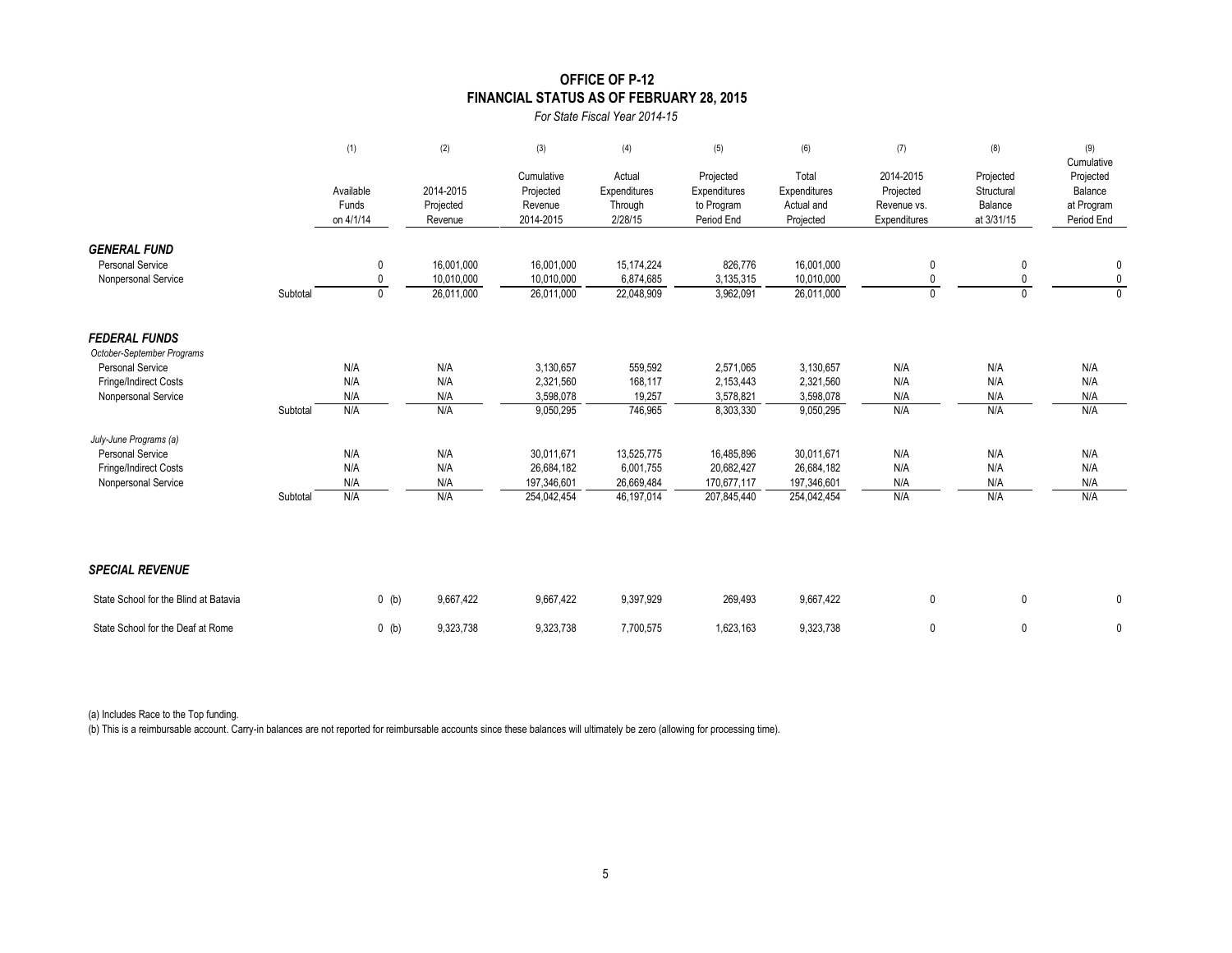#### **FINANCIAL STATUS AS OF FEBRUARY 28, 2015 CULTURAL EDUCATION**

*For State Fiscal Year 2014-15*

|                                                    |          | (1)                             | (2)                               | (3)                                             | (4)                                          | (5)                                                   | (6)                                              | (7)                                                   | (8)                                              | (9)<br>Cumulative                                |
|----------------------------------------------------|----------|---------------------------------|-----------------------------------|-------------------------------------------------|----------------------------------------------|-------------------------------------------------------|--------------------------------------------------|-------------------------------------------------------|--------------------------------------------------|--------------------------------------------------|
|                                                    |          | Available<br>Funds<br>on 4/1/14 | 2014-2015<br>Projected<br>Revenue | Cumulative<br>Projected<br>Revenue<br>2014-2015 | Actual<br>Expenditures<br>Through<br>2/28/15 | Projected<br>Expenditures<br>to Program<br>Period End | Total<br>Expenditures<br>Actual and<br>Projected | 2014-2015<br>Projected<br>Revenue vs.<br>Expenditures | Projected<br>Structural<br>Balance<br>at 3/31/15 | Projected<br>Balance<br>at Program<br>Period End |
| <b>GENERAL FUND</b>                                |          |                                 |                                   |                                                 |                                              |                                                       |                                                  |                                                       |                                                  |                                                  |
| <b>Personal Service</b>                            |          | 0                               | 388,000                           | 388,000                                         | 310,578                                      | 77,422                                                | 388,000                                          | 0                                                     | 0                                                | 0                                                |
| Nonpersonal Service                                |          | $\mathbf{0}$                    | 305,000                           | 305,000                                         | 192.881                                      | 112,119                                               | 305,000                                          | $\Omega$                                              | 0                                                | 0                                                |
|                                                    | Subtotal | $\mathbf{0}$                    | 693,000                           | 693,000                                         | 503,459                                      | 189,541                                               | 693,000                                          | $\Omega$                                              | $\Omega$                                         | $\Omega$                                         |
| <b>FEDERAL FUNDS</b><br>October-September Programs |          |                                 |                                   |                                                 |                                              |                                                       |                                                  |                                                       |                                                  |                                                  |
| <b>Personal Service</b>                            |          | N/A                             | N/A                               | 2,615,946                                       | 858,129                                      | 1,757,817                                             | 2,615,946                                        | N/A                                                   | N/A                                              | N/A                                              |
| Fringe/Indirect Costs                              |          | N/A                             | N/A                               | 1,711,033                                       | 0                                            | 1,711,033                                             | 1,711,033                                        | N/A                                                   | N/A                                              | N/A                                              |
| Nonpersonal Service                                |          | N/A                             | N/A                               | 900,000                                         | $\Omega$                                     | 900.000                                               | 900,000                                          | N/A                                                   | N/A                                              | N/A                                              |
|                                                    | Subtotal | N/A                             | N/A                               | 5,226,979                                       | 858,129                                      | 4,368,850                                             | 5,226,979                                        | N/A                                                   | N/A                                              | N/A                                              |
| <b>SPECIAL REVENUE</b>                             |          |                                 |                                   |                                                 |                                              |                                                       |                                                  |                                                       |                                                  |                                                  |
| <b>Cultural Education Account</b>                  |          |                                 |                                   |                                                 |                                              |                                                       |                                                  |                                                       |                                                  |                                                  |
| Office of Cultural Education-Operations            |          | (3,854,222)                     | 30,200,000                        | 26,345,778                                      | 24,461,736                                   | 6,311,305                                             | 30,773,041                                       | (573, 041)                                            | (493,063)                                        | (4, 427, 263)                                    |
| <b>Local Government Records</b>                    |          |                                 |                                   |                                                 |                                              |                                                       |                                                  |                                                       |                                                  |                                                  |
| Management Improvement Fund                        |          | $0$ (a)                         | 3,548,363 (b)                     | 3,548,363                                       | 3,055,828                                    | 492,535                                               | 3,548,363                                        | $\mathbf{0}$                                          | 0                                                | $\Omega$                                         |
| Records Management Program                         |          | 219,936                         | 2,041,214                         | 2,261,150                                       | 1,693,985                                    | 480,926                                               | 2,174,911                                        | $(133, 697)$ (d)                                      | 0                                                | 86,239                                           |
| <b>Cultural Resource Survey Account</b>            |          | $0$ (c)                         | 8,149,641                         | 8,149,641                                       | 4,165,214                                    | 3,984,427                                             | 8,149,641                                        |                                                       | $\Omega$                                         | $\Omega$                                         |
| <b>Education Museum Account</b>                    |          | 115,009                         | 842,051                           | 957,060                                         | 510,794                                      | 412,178                                               | 922,972                                          | $(80,921)$ (d)                                        | 7,074                                            | 34,088                                           |
| <b>Education Archives Account</b>                  |          | 55,324                          | 19,000                            | 74,324                                          | 12,541                                       | 22,959                                                | 35,500                                           | $(16,500)$ (d)                                        | 3,500                                            | 38,824                                           |
| <b>Education Library Account</b>                   |          | 91,207                          | 50,000                            | 141,207                                         | 16,580                                       | 43,359                                                | 59,939                                           | $(9,939)$ (d)                                         | 2,001                                            | 81,268                                           |
| Grants and Bequests                                |          | 135,941                         | 0                                 | 135,941                                         | 49,619                                       | 31,346                                                | 80,965                                           | $(80,965)$ (d)                                        |                                                  | 54,976                                           |
| <b>Archives Partnership Trust</b>                  |          | $108,033$ (e)                   | 620.526                           | 728.559                                         | 450.683                                      | 169.843                                               | 620.526                                          | $\Omega$                                              | $\Omega$                                         | 108.033                                          |

(a) The Local Government Records Management account carry-in is not reported because the revenue in this account supports both the administrative costs reported here and a larger Aid to Localities grant program, not reflec

(b) A sweep of \$782,000 is anticipated against this account pursuant to the enacted State budget.

(c) This is a reimbursable account. Carry-in balances are not reported for reimbursable accounts since these balances will ultimately be zero (allowing for processing time).

(d) This imbalance is the result of the use of prior year funds to meet current year one-time obligations.

(e) Excludes endowment funds.

Summer School for the Arts 318,277 675,333 993,610 886,834 54,400 941,234 (265,901) (d) 13,099 52,376